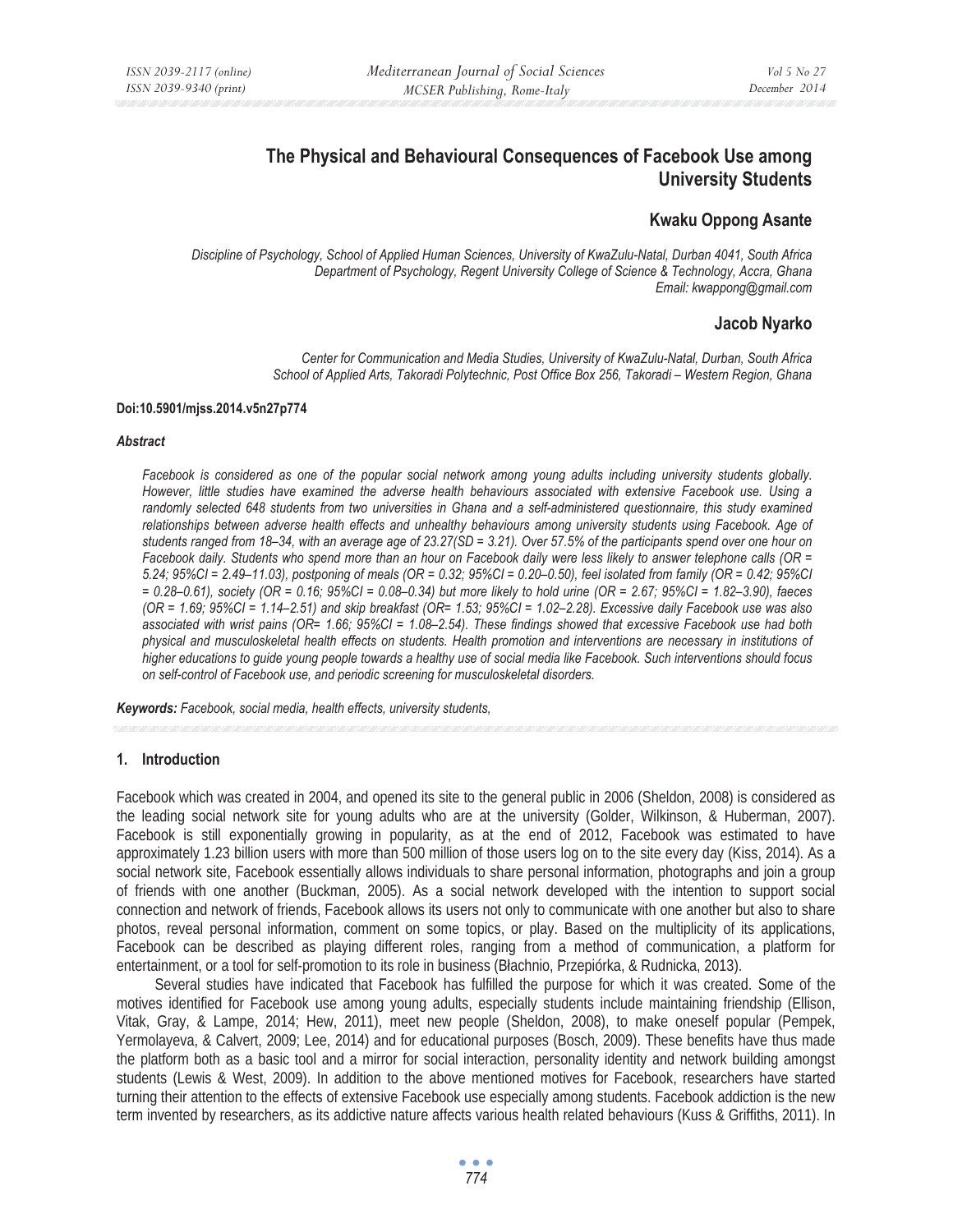fact, excessive Facebook use has been shown to be associated with poor academic performance, in the form of lower GPAs (Kirshner & Karspinsk, 2010), low self-esteem (Denti, et al., 2012; Tobin, Vanman, Verreynne, & Saeri, 2014), sleep disorders and depression (Kim et al., 2006; Rosen et al., 2013) and emotional wellbeing (Kalpiduo, Costin & Morris, 2011). Recently, a study of medical students in Malaysia found that the number of hours spent on Facebook was associated with holding of urine and defecation while online (Al-Dubai et al., 2014). The same study reported that revealed that postponing and skipping of meals, as well as feeling isolated from family were associated with hours spent on Facebook (Al-Dubai et al., 2014). Other studies such as the one conducted by Campisi et al. (2012) revealed an association between Facebook use, psychological stress, and health. Campisi and colleagues indicated that students who had larger social network size reported significantly higher incidence of upper respiratory infections (URI), such that, the larger the social network of a student, the greater the incidence rate of URI. The same study reported that majority of their participants (87.5%) reported some degree of Facebook-induced stress (Campisi et al., 2012).

Internet use in Ghana has been on the rise at an accelerated pace, with a penetration rate of 14.1% of the over 167 million internet users in Africa (World Internet Stats, 2012). Active users of social network site (Facebook) in Ghana is approximately 1.5milloin, making Ghana the 8th country in sub-Saharan Africa with a large number of Facebook users (World Internet Stats, 2012). Out of these 1.5 million users, approximately 69% of them are male (Ghana Online, 2014). Research conducted in Ghana has shown that students rarely used Facebook for academic purposes. In a study conducted by Aforo (2014) to examine the impact of social media on academic reading among university students, indicated that although over 94% of the students indicated Facebook as their preferred social media, only 23.3% stated that they access educational materials from their interaction with social media. This, thus suggest that the entertainment options of social media platform looks more appealing (Aforo, 2014).

From the above literature review and to the best of the knowledge of the researchers, no study have examined the prevalence of unhealthy behaviours as well as physical and musculoskeletal health effects of extensive Facebook use among students within the Ghanaian context. The aim of this study was to examine relationships between adverse health effects and unhealthy behaviours among university students using Facebook. The main research questions to be examined are: 1) what is the prevalence of unhealthy behaviours, physical and musculoskeletal health effects of prolong Facebook use 2) what are the health problems associated with prolong Facebook use among university students in the western region of Ghana. The findings of this study could inform interventions that could target university students who could be at risk for physical and musculoskeletal disorders associated with Facebook use.

# **2. Method**

# *2.1 Participants and procedure*

Samples of 648 university students were randomly selected from two public tertiary institutions in the Western Region of Ghana. The sample consisted of 384 males and 264 females. In each university, lecture rooms were randomly selected from a list of available lecture rooms in the university, and on the days of data collection, any student in the selected lecture rooms participated in the study. Students filled a written consent form, and data collection took place in the lecture rooms after a teaching session had ended in the absence of the researchers. To ensure anonymity, no form(s) of identifiers were on the questionnaire and the participants were informed that participation was voluntary and they could withdraw from the study at any stage if they so desire. Ethical approval was obtained from the Takoradi Polytechnic Research Committee, after each of the participating universities had given permission for their students to participate in the study. Sample size was determined a priori using GPower software version 3.1 (Faul, Erdfelder, Lang, & Buchner, 2007). With a power value of 0.80, a significant level of 0.10, and a minimum effect size of 0.10, the minimum sample size was calculated to be 448.

# *2.2 Measures*

The questions used to access the variables in this study were structured and formulated based on the previous studies conducted on Facebook use among university students in developed countries. We assessed socio-demographic characteristics (gender, age, marital status, year of study, family background), Facebook use and attitudes, health related behaviours during Facebook use, perceived isolation from family and society during Facebook use and adverse physical health related to Facebook use.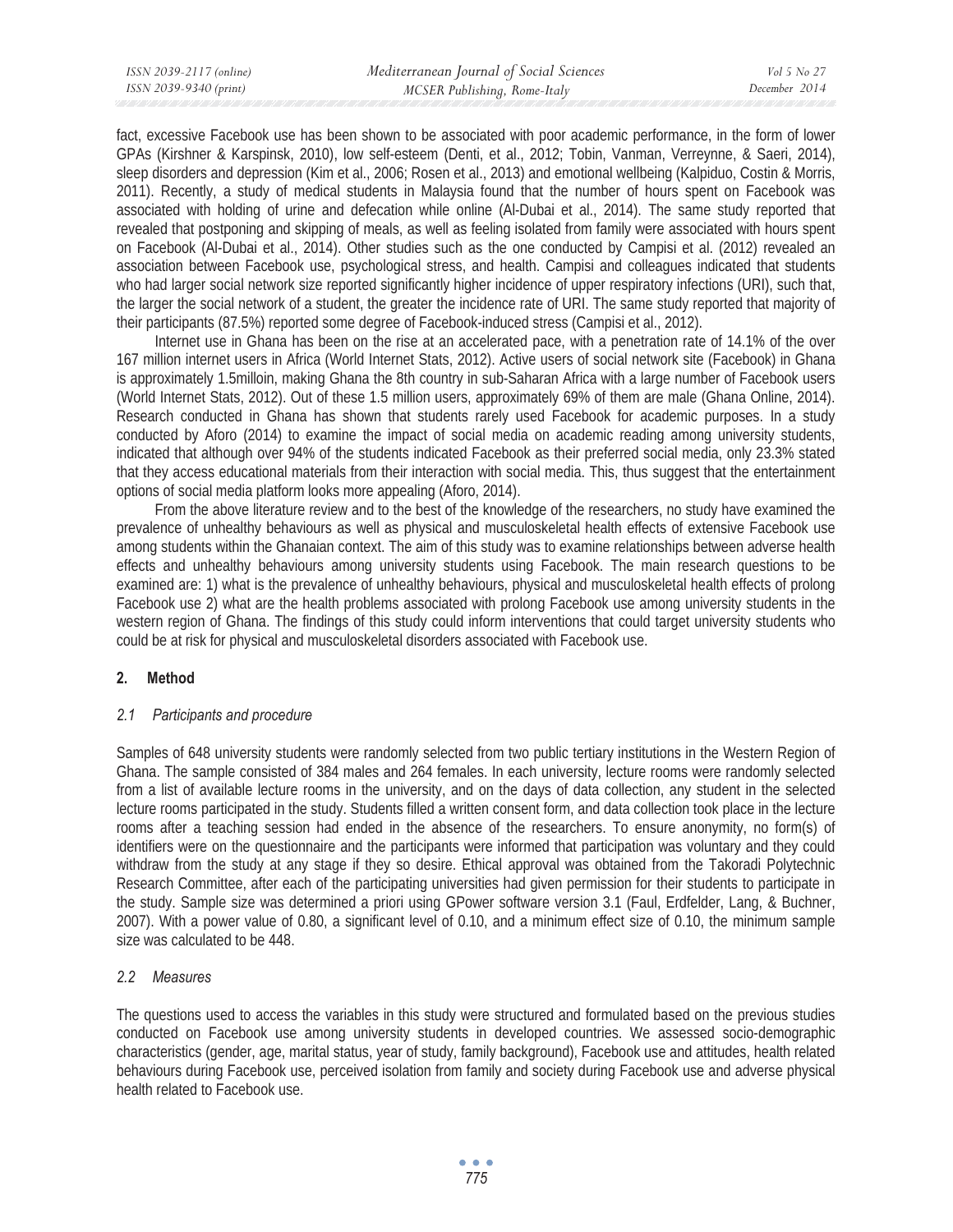# *2.2.1 Facebook Measures*

Five measures on Facebook use adapted from the Facebook Intensity Scale (Ellison et al., 2007). These questions include duration of daily Facebook use (Less than 10 minutes = 1, 10–30 minutes = 2, 31–60 minutes = 3, 1–2 = 4,  $2-3$ hours = 5, and more than 3 hours = 6"), Number of Facebook friends, Number of Facebook albums, duration of having Facebook profile (6 months or less = 1, 1 year = 2, 1.5 years = 3, 2 years = 4, 2.5 years =5, and 3 years and over = 6), and preferred Facebook function (Facebook wall = 1 and Facebook message = 2).

# *2.2.2 Health-related behaviours*

Five questions were used to assess student's health-related behaviours during the use of Facebook. These questions include holding defecation, holding urine, skipping of breakfast, postponing of meals, and using Facebook until midnight. The response to these questions was in the format of "Not at all" sometimes and always. These responses were subsequently recoded into a categorical variable such that "Not at all = 0, and Sometimes and Always = 1

# *2.2.3 Perceive isolation from family and society*

Three items namely (1) feel isolated from the family, (2) feel isolated from the society, (3) refuse to answer calls were used to measure perceived isolation. These questions were in the format of yes/no.

# *2.2.4 Adverse physical health effects*

Five questions were used to assess possible adverse physical health effect student's night have experience during the past one month of using Facebook. Questions asked included back pain, shoulder pains, wrist pain, eye irritation and headache. The response to these questions was in the format of "Not at all" sometimes and always. These responses were subsequently recoded into a categorical variable such that "Not at all = 0, and Sometimes and Always = 1.

# *2.3 Data Analysis*

The questionnaires were checked for completeness and data was entered into Microsoft Excel 2007 spreadsheet. This was subsequently imported into SPSS software version 21, which was to conduct data analysis. Logistic regression was used to examine any association between Facebook use and the various explanatory variables. The results from the logistic regression analyses are presented as odds ratios (OR) with 95% confidence intervals (CIs). Statistical significance was defined as a two-tailed p value < 0.05 in all analyses.

# **3. Results**

# *3.1 Demographic characteristics of participants*

The 648 participants included 59.3% and 40.7% of male and female respectively. Age of students ranged from 18–34, with an average age of 23.27(*SD*= 3.21). The majority of the participants were in their second year (55.7%), single (71.0%) and quite well-off in terms of socio-economic background (74.0%). Over 57.5% of the participants spend over one hour on Facebook daily (range: 1–5 hrs.). Approximately 61% have had Facebook account for over three years, and over half (51.4%) preferred the Facebook Wall as a function on Facebook, and majority (84%) had over 100 Facebook friends (Table 1)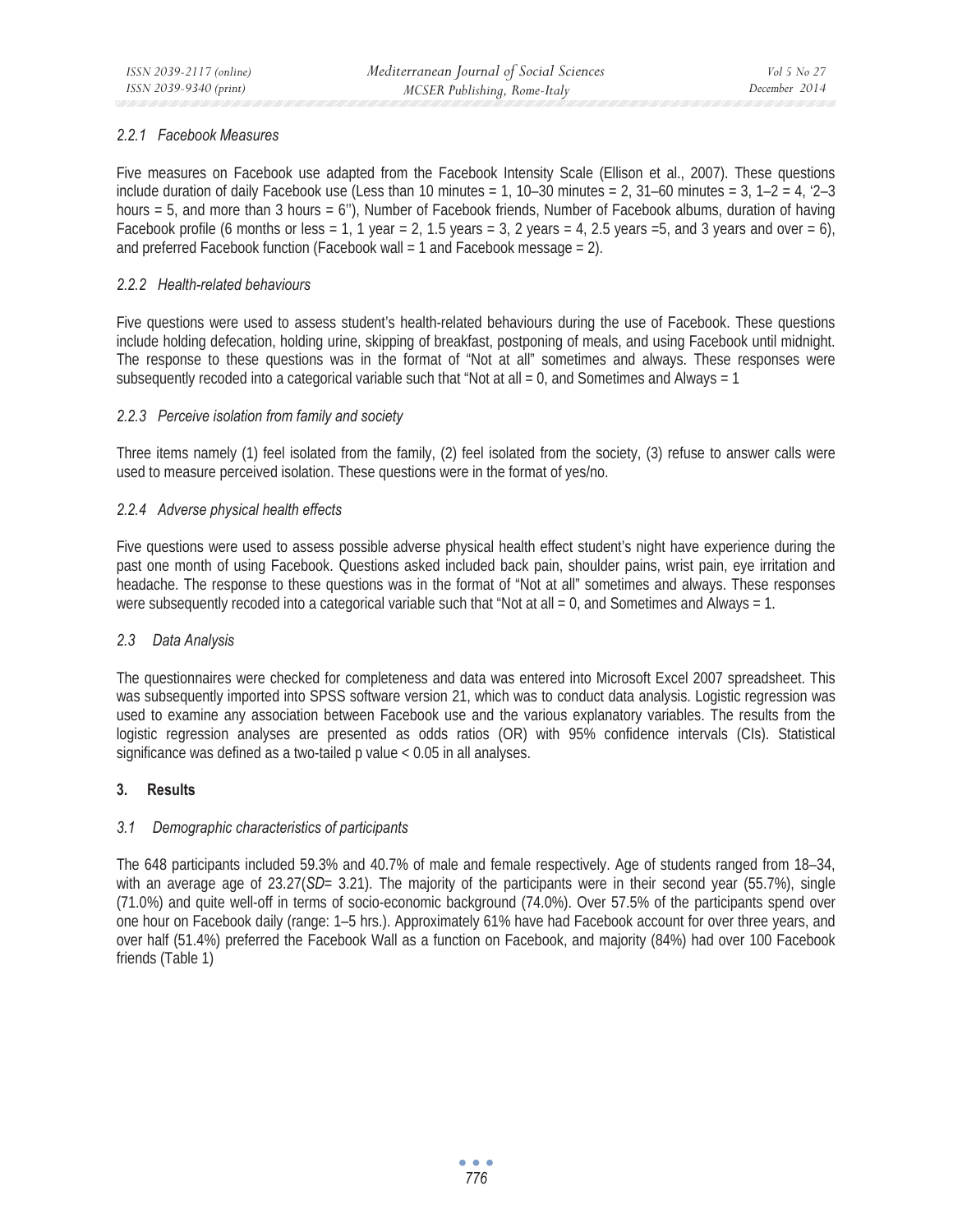# **Table 1:** Socio-demographic information of the participants (n = 648)

| <b>Characteristics</b>                     | <b>Number</b> | $\frac{0}{0}$ |
|--------------------------------------------|---------------|---------------|
| Gender                                     |               |               |
| Male                                       | 384           | 59.3          |
| Female                                     | 264           | 40.7          |
| <b>Marital Status</b>                      |               |               |
| Single                                     | 456           | 71.0          |
| Relationship                               | 138           | 21.5          |
| Married                                    | 48            | 7.5           |
| Year of study                              |               |               |
| First year                                 | 78            | 12.3          |
| Second year                                | 354           | 55.7          |
| Third year                                 | 36            | 5.7           |
| Fourth year                                | 168           | 26.4          |
| <b>Family Background</b>                   |               |               |
| Wealthy (within the top 25%)               | 90            | 15.6          |
| Quite well off (within the 50%- 75% range) | 426           | 74.0          |
| Not well off (within the 25% -50% range)   | 42            | 7.3           |
| Quite poor (within the lowest 25%)         | 18            | 3.1           |
| <b>Duration of Having FB page</b>          |               |               |
| $\leq$ 1 year                              | 126           | 19.4          |
| 1-2 years                                  | 126           | 19.4          |
| $\geq$ 3 years                             | 396           | 61.2          |
| <b>Preferred Facebook function</b>         |               |               |
| Facebook Wall                              | 330           | 51.4          |
| Facebook Message                           | 312           | 48.6          |
| Number of hours spent on Facebook daily    |               |               |
| $\leq$ 1 hr.                               | 270           | 42.5          |
| $1-2$ hrs.                                 | 228           | 35.8          |
| $2-3$ hrs.                                 | 96            | 15.1          |
| $\geq$ 3hrs.                               | 32            | 6.6           |
| <b>Number of Facebook Friends</b>          |               |               |
| $\leq 100$                                 | 102           | 16.0          |
| $100 - 300$                                | 264           | 41.5          |
| $\geq 301$                                 | 270           | 42.5          |
| <b>Medium to access Facebook</b>           |               |               |
| Mobile phone                               | 462           | 71.3          |
| Laptop computers                           | 132           | 20.3          |
| Other (desktop/tablets)                    | 54            | 8.4           |

#### *3.2 Prevalence of behaviours associated with Facebook use*

Table 2 shows the prevalence of physical adverse health effects, unhealthy health behaviours and perceived social isolation behaviours associated with Facebook usage among the participants in the study. With regards to un-healthy health behviours, about 75.9% of the participants use Facebook until midnight. While majority (71.3%) of the participants reported to postponing taking their mails, only 41.7 % reported to skip breakfast because of Facebook use. Holding urine and defecation were reported by 57.4% and 52.8% of the students respectively reported to engaged in such behaviours due to the use of Facebook. Only a third of the participants reported feeling isolated. With regards to adverse physical effect, eye irritation and headaches were reported by 61.1% and 63.0% of the sample students. Musculoskeletal health effects such as back pains (63.0%), shoulder pains (75.0%) and wrist pains (61.1%) were reported by the students as well.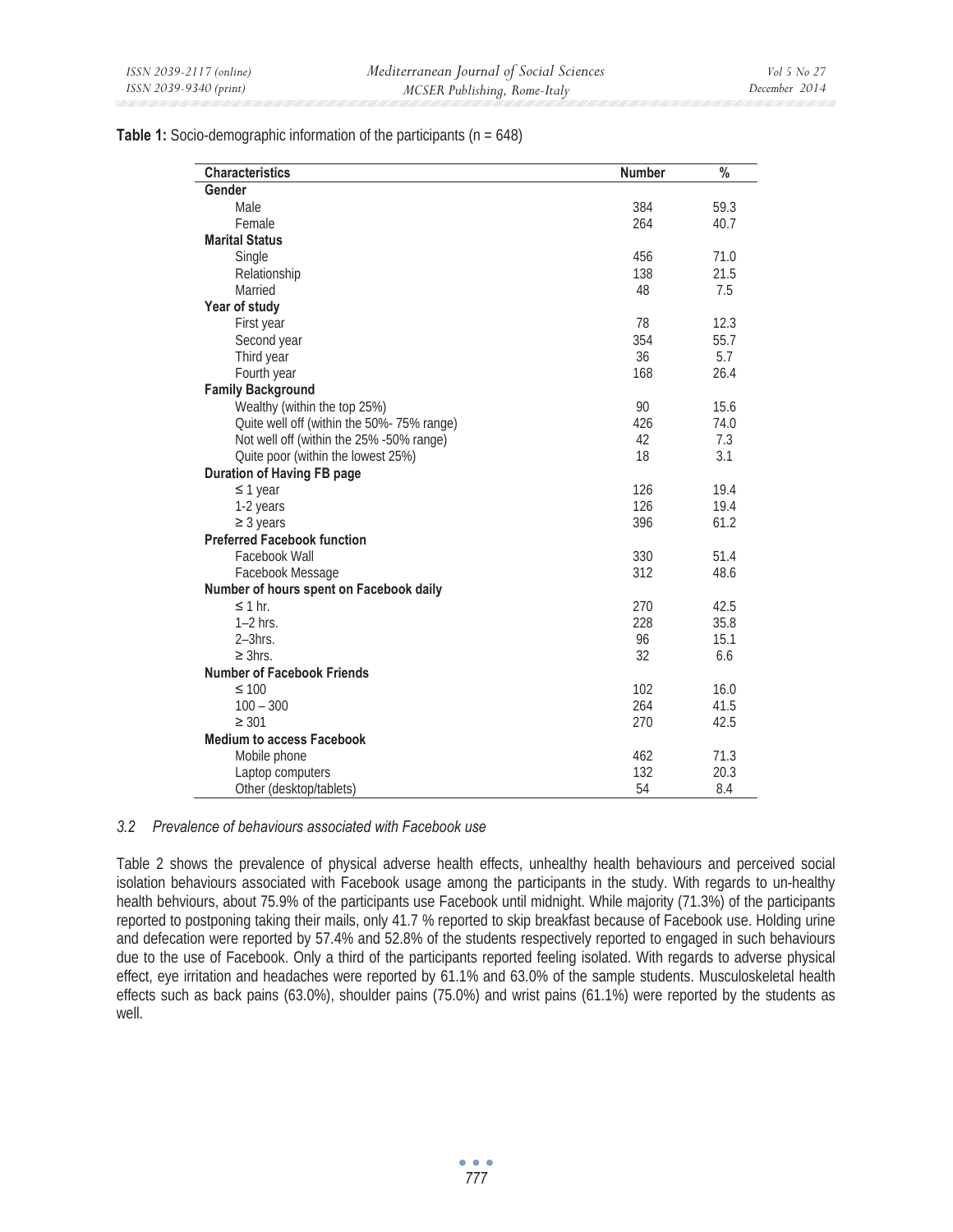| <b>Behaviours</b>                          | N   | %    |
|--------------------------------------------|-----|------|
| <b>Health-related behaviours</b>           |     |      |
| Holding defecation                         | 342 | 52.8 |
| Holding urine                              | 372 | 57.4 |
| Skipping of breakfast                      | 270 | 41.7 |
| Postponing of meals                        | 462 | 71.3 |
| Using Facebook until midnight              | 492 | 75.9 |
| Perceive isolation from family and society |     |      |
| Feel isolated from the family              | 312 | 48.1 |
| Feel isolated from the society             | 216 | 33.3 |
| Refusing to answer calls                   | 186 | 28.7 |
| Adverse physical health effects            |     |      |
| Back pains                                 | 408 | 63.0 |
| Shoulder pains                             | 486 | 75.0 |
| Wrist pains                                | 396 | 61.1 |
| Eye irritation                             | 396 | 61.1 |
| <b>Headaches</b>                           | 408 | 63.0 |

**Table 2:** Health Behaviours of the sample during Facebook use in the past one month

**Table 3:** Odds ratios (OR) and 95% confidence intervals (CI) for undesirable health behaviours associated long hours of Facebook use

| <b>Predictors</b>                          | <b>UOR (95% CI)</b>               | AOR (95% CI) <sup>a</sup>          |
|--------------------------------------------|-----------------------------------|------------------------------------|
| <b>Health-related behaviours</b>           |                                   |                                    |
| Holding defecation                         | $1.69(1.14 - 2.51)$ <sup>**</sup> | $1.14(1.03 - 1.93)^{**}$           |
| Holding urine                              | $2.67(1.82 - 3.90)$ ***           | $2.18(1.58 - 3.04)$ <sup>**</sup>  |
| Skipping of meal                           | $1.53(1.02 - 2.28)$ <sup>*</sup>  | $1.94(1.40 - 2.68)$ <sup>**</sup>  |
| Postponing of meals                        | $0.32(0.20 - 0.50)$ ***           | $0.54(0.38 - 0.78)$ ***            |
| Using Facebook until midnight              | $1.03(0.66 - 1.59)$               |                                    |
| Perceive isolation from family and society |                                   |                                    |
| Feel isolated from the family              | $0.42(0.28 - 0.61)$ ***           | $0.59(0.43 - 0.82)$ ***            |
| Feel isolated from the society             | $0.16(0.08 - 0.34)$ ***           | $0.21(0.18 - 0.48)$ <sup>***</sup> |
| Refusing to answer calls                   | $5.24(2.49 - 11.03)$ ***          | $4.22(2.18 - 9.41)$ ***            |
| Adverse physical health effects            |                                   |                                    |
| Back pains                                 | $0.94(0.60 - 1.48)$               |                                    |
| Shoulder pains                             | $1.22(0.79 - 1.89)$               |                                    |
| Wrist pains                                | $1.66(1.08 - 2.54)^{*}$           | $2.74(1.30 - 5.33)$ "              |
| Eye irritation                             | $1.21(0.78 - 1.87)$               |                                    |
| <b>Headaches</b>                           | $0.94(0.61 - 1.45)$               |                                    |

 $\dot{p}$  < .05;  $\ddot{p}$  < .01;  $\dddot{p}$  < .001;

UOR-unadjusted odds ratio; AOR- adjusted odds ratio; CI- confidence interval a Adjusted for gender, age, year of study and family background

#### 3.1 *Association between Facebook use and other unhealthy health behaviours*

In bivariate analysis, unhealthy behaviours such as holding defecation, urine, skipping breakfast, musculoskeletal health effects such as wrist pains and refusing to answer phone calls were found to be associated with long hours of Facebook use. In the same analysis, students who use Facebook for long hours were less likely to postpone meals, and feel isolated from both family and society. In the multivariate logistic analysis, after adjusting for socio-demographic characteristics, two adverse health behaviours (holding of defecation and urine), wrist pains, skipping breakfast and refusing to ask telephone calls were found to be associated with long hours of Facebook use. Students using Facebook over an hour a day were less likely to postpone meals and feel isolated from family and society (Table 3).

# **4. Discussion**

Facebook which is considered as the leading social network site for young adults, at the university, have adverse effects on health and behaviour of its users. Our goal was to to examine the prevalence of unhealthy behaviours, physical and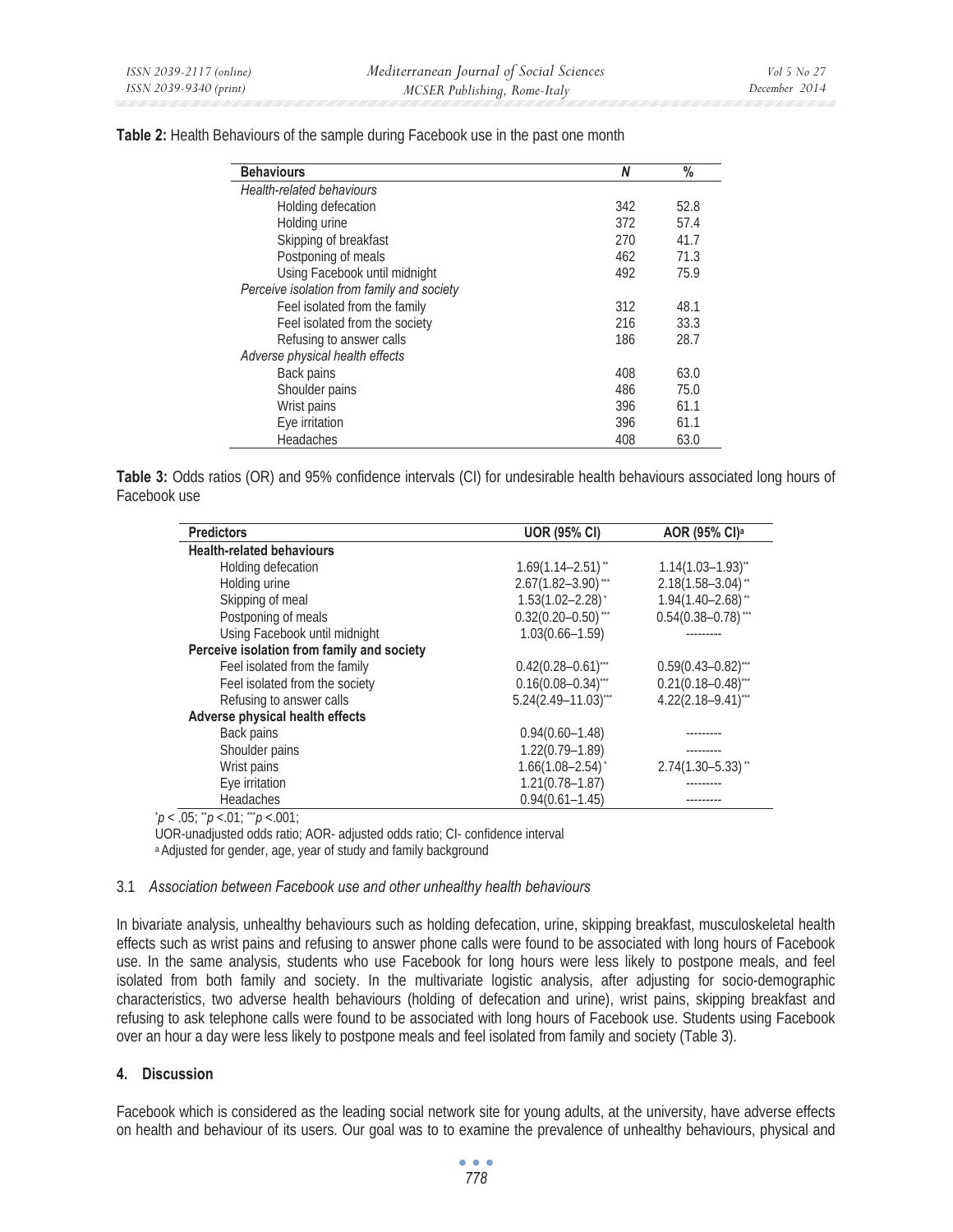| ISSN 2039-2117 (online) | Mediterranean Journal of Social Sciences | Vol 5 No 27   |
|-------------------------|------------------------------------------|---------------|
| ISSN 2039-9340 (print)  | MCSER Publishing, Rome-Italy             | December 2014 |

musculoskeletal health effects of prolonged Facebook use and to find out the health problems that are associated with it use among university students in the western region of Ghana. Over 57.5% of the participants spend over one hour on Facebook daily. Students who spend more than an hour on Facebook daily were less likely to answer telephone calls, and more likely to hold urine, faeces and skip breakfast but not postpone their meals Excessive daily Facebook use was also associated with writs pains but not back and shoulder pains.

This study found that daily use of Facebook was high as over 57% of the participants spend between one to five hours on Facebook. This confirm with other studies (Al-Dubai et al., 2013; Peltzer, Pengpid, & Apidechkul, 2014), yet other studies found a much lower rates of heavy Facebook use among university students in the United States (Kalpidou, Costin, & Morris, 2011; Raacke & Bonds-Raacke, 2008). In a study carried out in the United States among college students who had accounts on various SNSs, including Facebook, Raacke and Bonds-Raacke (2008), found that an average of 3 hours per day was spent communicating or posting messages on these SNSs. The arbitrary cut-off points and the lack of information on the purpose of what students were doing during the long hours of Facebook use should be addressed in future studies. It is however known that students in Ghana rarely use Facebook for academic purposes (Aforo, 2014). In the United States for instance one out of ten students uses Facebook for academic work (Raacke & Bonds-Raacke, 2008).

Almost 6 out of 10 students reported having experienced some form of musculoskeletal health effects such as back pains (63.0%), shoulder pains (75.0%) and wrist pains (61.1%). The prevalence rate of 61% reported for wrist pains was lower than 66% reported by medical students in Malaysia (Al-Dubai et al., 2014) but higher than the 40% reported among students in China (Smith et al., 2005). The high prevalence of musculoskeletal must be a concern for health educators as this could have a delirious effect on their health and that providing early support and preventive measures are necessary for a better physical health of students. Some of the differences in the high prevalence of musculoskeletal pains reported in this study compared to other studies are difficult to explain but this could be attributed to the cultural patterns in which students from different countries report musculoskeletal problems, with students downplaying the prevalence in some countries and in other countries students may more likely complain (Allison et al., 2002). What we cannot determine is whether these musculoskeletal effects are lifetime or episodic, as reporting musculoskeletal pains do not necessarily mean that the pains are continuous. It is however known that a study conducted in Malaysia indicated that students who have musculoskeletal pains have had continuous pain while others may have had only consecutive pain episodes (Al-Dubai et al., 2014).

With regards to the association between Facebook use and musculoskeletal problems, we observed that an increasing Facebook use was associated with wrist pains but not back and shoulder pains during the past one month. This findings was consistent with a study conducted by Al-Dubai et al., 2014 but contradicts those found in other countries (Hakala, Rimpelä, Saarni, & Salminen, 2006; Juul-Kristensen, Søgaard, Støyer, & Jensen, 2004). This significant association could be attributed to the medium of accessing Facebook, as over 71% of the participants in this study indicated to using their mobile phones, which required excessive use of the fingers.

Consistent with the results of a study conducted in Malaysia (Al-Dubai et al., 2014), this study found in both bivariate and multivariate analysis that skipping breakfast, and not postponing of meals were associated with Facebook use. This finding also corroborates a study which indicated that students who use internet heavily were more likely to skip breakfast (Peltzer & Pengpid, 2014). A possible explanation for this relationship could be due to the fact that students who use Facebook excessively stay online late into the night and may get up too late and therefore likely to skip breakfast before classes. Again in Ghana, it is estimated that about 52% of the populations are below the poverty line, and therefore less likely to be concerned about breakfast, as planning what and when to eat could be considered as luxury (Doku, Koivusilta, Raisamo, & Rimpelä, 2013). It is however, important for health interventions to address the high rate of skipping breakfast reported in this study as regular intake of breakfast increases the possibility of a balanced diet and improves overall nutritional status and nutritional density, particularly during the early phases of life( Nicklas, O'Niel, & Meyers, 2004).

Further, the study found that feeling isolated from family and the society was inversely associated with long hours of Facebook. This finding does contradicts the premise of the gratification theory which suggested that the use of the internet and social network may influence individual interaction and participation in several real life situations (Raacke & Bonds-Raacke, 2008). Thus, the use of Facebook among the students in this study does not serve as a means for social escapism and an avenue to pass time. This study also found significant associations between Facebook surfing hours and unhealthy behavioural actions like holding urine and defecation. This finding add to the existing literature that have indicated various behavioural problems such as depression, sleep disorders, excessive fatigue, inattention and emotional wellbeing to be associated with excessive use of social networks including Facebook (Kirshner & Karspinsk, 2010; Denti, et al., 2012; Tobin et al., 2014; Kim et al., 2006; Rosen et al., 2013; Kalpiduo et al., 2011). What this implies is that in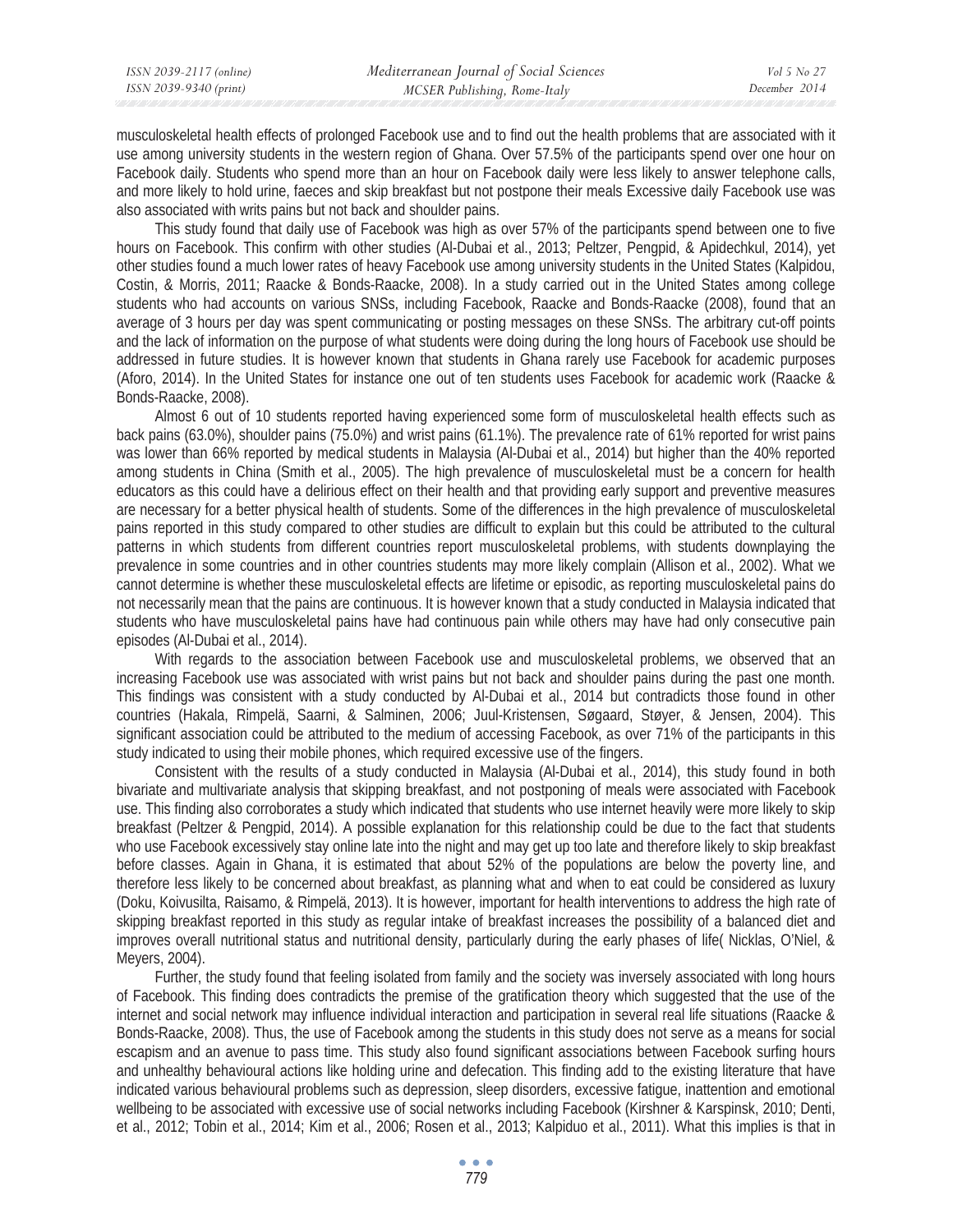addition to the above mentioned behavioural problems, unhealthy behaviours such as holding of both urine and faeces as shown in this study are associated with Facebook use. We could attribute the high prevalence of such behaviours to the multiplicity of Facebook functions, and the attractiveness of attention of the platform (Blachnio et al., 2013).

# **5. Limitations of the Study**

The findings of this study must be interpreted cautiously in the light of some important limitations. This study was conducted among full-time undergraduate students at two large public universities in the Western region of Ghana. Consequently, our findings may not reflect university students in other geographic regions in Ghana. Furthermore, the study relied on self-report use of Facebook use, which could have been subject to social desirability bias or memory bias. Thus, further studies may benefit from more objective assessments of Facebook use. Furthermore, these findings are likely specific to undergraduate students, and may not necessarily reflect the relationship between Facebook use and adverse health behaviours among other populations of the same age who are not in universities or of other age groups. Finally, future studies are needed to determine the direction of the relationship between Facebook use and adverse health behaviours. It would be interesting to determine whether adverse health behaviours lead to extensive daily Facebook use or vice versa. Facebook addiction was not evaluated in this study; only extensive Facebook use was studied.

# **6. Conclusion**

In sum, Facebook which is considered as the leading social network site for young adults including students, have also been shown to have effects on various spheres of human behaviour. Our main objective was to examine relationships between adverse health effects and unhealthy behaviours among university students using Facebook, in order to help inform interventions that could target university students who could be at risk for physical and musculoskeletal disorders associated with Facebook use. The results showed that excessive Facebook use had both physical and musculoskeletal health effects on students. Health promotion and interventions are necessary in institutions of higher educations to guide young people towards a healthy use of social media like Facebook. Such interventions should focus on self-control of Facebook, and periodic screening for both eye and musculoskeletal disorders. Although the study on the psychosocial effects of Facebook use in Ghana is still in infancy, the fact that young people are exposed to several social networking sites from early adolescence makes it imperative for researchers to understand the effect they have on their physical and psychological well-being. All in all, our study provides evidence of a relationship between Facebook and adverse health behaviours in some contexts highlighting the need to examine how some types of online interactions can have negative effect on behavioural and physical health outcomes.

# **References**

- Aforo, A. A. (2014). Impact of Social Media on Academic Reading: A Study at Kwame Nkrumah University of Science and Technology, Kumasi, Ghana. *Asian Journal of Humanities and Social Studies*, *2*(1).
- Al-Dubai, S. A. R., Ganasegeran, K., Al-Shagga, M. A. M., Yadav, H., & Arokiasamy, J. T. (2013). Adverse Health Effects and Unhealthy Behaviors among Medical Students Using Facebook. *The Scientific World Journal*, *2013*.
- Allison, T. R., Symmons, D. P. M., Brammah, T., Haynes, P., Rogers, A., Roxby, M., et al., (2002). Musculoskeletal pain is more generalised among people from ethnic minorities than among white people in Greater Manchester. *Annals of the Rheumatic Diseases*, *61*(2), 151–156.
- Báachnio, A., Przepiórka, A., & Rudnicka, P. (2013). Psychological determinants of using Facebook: A research review. *International Journal of Human-Computer Interaction*, *29*(11), 775–787.
- Bosch, T. E. (2009). Using online social networking for teaching and learning: Facebook use at the University of Cape Town. *Communicatio: South African Journal for Communication Theory and Research*, *35*(2), 185–200.
- Buckman, R. (2005). Too much information? Colleges fear student postings on popular Facebook site could pose security risks. *The Wall Street Journal*, P. B1.
- Denti, L., Nilsson, I., Barbopoulos, I., Holmberg, L., Thulin, M., Wendeblad, M., et al., (2012). *Sweden's Largest Facebook study: A survey of 1,000 Swedish Facebook users*. Gothenburg, Sweden: Gothenburg Research Institute.
- Doku, D., Koivusilta, L., Raisamo, S., & Rimpelä, A. (2013). Socio-economic differences in adolescents' breakfast eating, fruit and vegetable consumption and physical activity in Ghana. *Public Health Nutrition*, *16*(05), 864–872.
- Ellison, N. B., Steinfield, C., & Lampe, C. (2007). The benefits of Facebook "friends:" Social capital and college students' use of online social network sites. *Journal of Computer*Ǧ*Mediated Communication*, *12*(4), 1143–1168.
- Ellison, N. B., Vitak, J., Gray, R., & Lampe, C. (2014). Cultivating social resources on social network sites: Facebook relationship